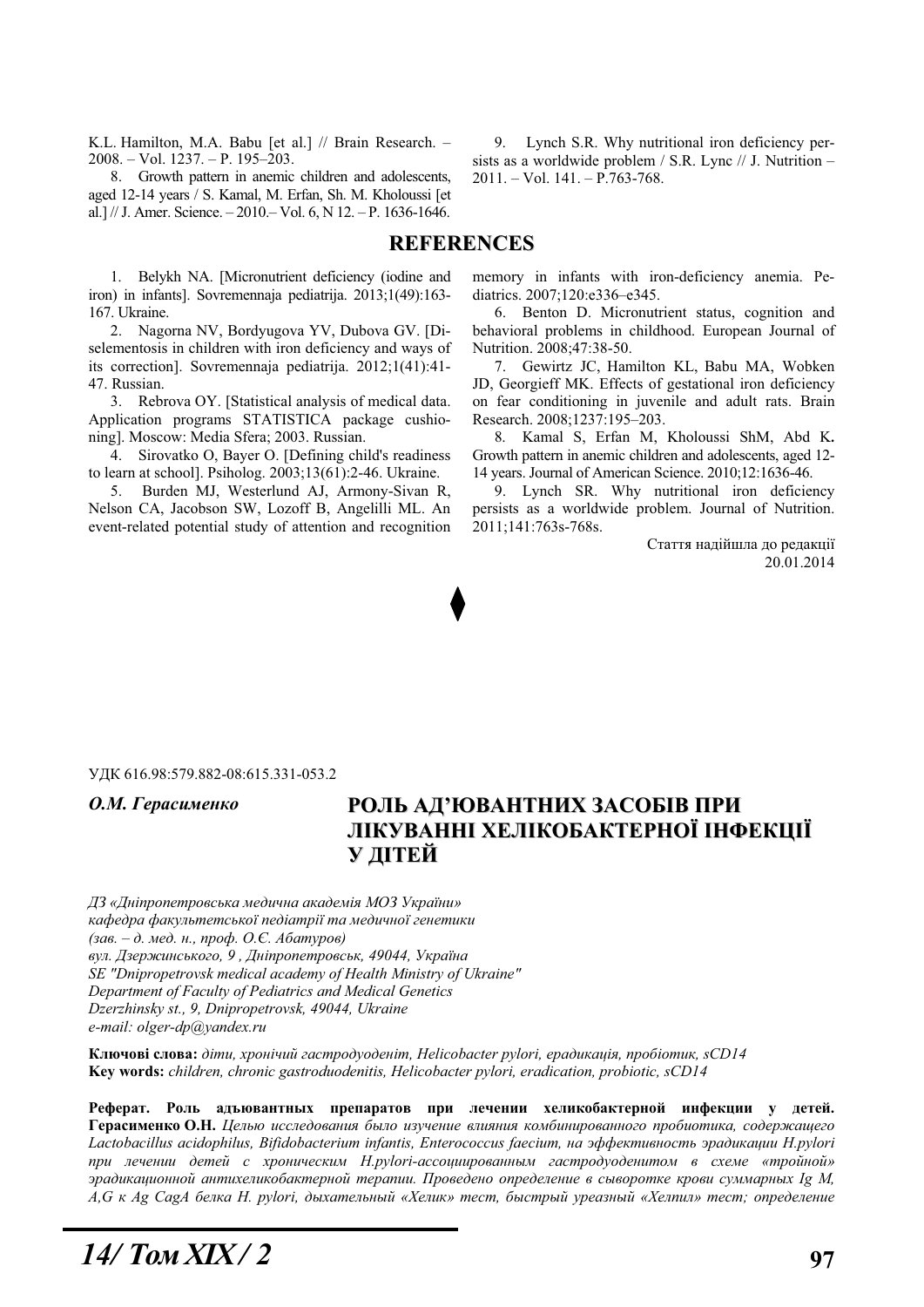концентрации в сыворотке крови sCD14. В основную группу вошли 20 детей, получавших стандартную *«ɬɪɨɣɧɭɸ» ɷɪɚɞɢɤɚɰɢɨɧɧɭɸ ɬɟɪɚɩɢɸ ɜ ɬɟɱɟɧɢɟ 7 ɞɧɟɣ ɢ ɩɪɨɛɢɨɬɢɱɟɫɤɢɣ ɩɪɟɩɚɪɚɬ ɩɨ 1 ɤɚɩɫ. 3 ɪɚɡɚ ɜ ɫɭɬɤɢ ɜ*  $m$ ечение 4 недель, в группе сравнения (20 детей) – только стандартную эрадикационную терапию. Показано, что применение комбинированного пробиотика при лечении хеликобактерной инфекции способствует noвышению эффективности эрадикации H. pylori,. В основе действия пробиотических штаммов препарата лежит противовоспалительный эффект, опосредованный влиянием на неспецифические механизмы врожденного иммунитета, что обеспечивается молекулярным механизмом, ответственным за индукцию  $<sup>1</sup>$ *cunmeza* sCD14.</sup>

**Abstract. Role of adjuvant therapy in the treatment of helicobacter pylori infection in children. Gerasymenko O.N.** *The aim was to study the effect of combined probiotic containing Lactobacillus acidophilus, Bifidobacterium infantis, Enterococcus faecium, on H.pylori eradication efficacy in the treatment of children with chronic H.pylori- associated gastroduodenitis in the scheme of "triple" therapy of H.pylori eradication. Determination of total serum Ig M , A, G protein to Ag SagA H. pylori, breathing "Helik" test, rapid urease "Helpil" test ; that of concentration of serum sCD14 was conducted. The study group included 20 children who received standard "triple" eradication therapy for 7 days and 1 caps. of probiotic 3 times a day for 4 weeks, control group (20 children) – who received only standard eradication therapy. It is shown that combined use of probiotics in the treatment of Helicobacter pylori infection enhances effectiveness of eradication of H.pylori. In the basis of action of probiotic strains of the drug*  is an anti-inflammatory effect mediated by the impact on non-specific mechanisms of innate immunity, provided by *molecular mechanism responsible for induction of sCD14 synthesis.* 

Сучасна терапія хелікобактер-асоційованої гастродуоденальної патології потребує ерадикації *Helicobacter pylori (H.pylori)*. На теперішній час ерадикація *H.pylori* визнана глобальною проблемою, вирішення якої дозволить попередити розвиток ускладнень, пов'язаних з цією інфекцією, починаючи від диспепсії, виразкової хвороби і закінчуючи раком шлунка. Однак жодна з існуючих схем ерадикаційної терапії не досягає 100% ефекту. Незадовільні результати класичних ерадикаційних схем змушують проводити повторні курси лікування, у зв'язку з чим існує необхідність пошуку не лише нових ефективних схем ераликації першої лінії, а й розробки нових напрямків у проведенні антихелікобактерної терапії. На сьогодні на підставі результатів численних рандомізованих, плацебо-контрольованих, порівняльних досліджень доведено ефективність різноманітних пробіотичних засобів при лікуванні, в тому числі і хелікобактерної інфекції, як у дітей, так і в дорослих пацієнтів [5, 9, 11].

Різноманітні сторони місцевого впливу пробіотичних бактерій умовно можуть бути розподілені на три групи: 1) дія на патогенні бактерії; 2) дія на епітелій слизової оболонки травного тракту; 3) дія на неспецифічні механізми захисту та імунну систему. Пробіотичні бактерії можуть чинити як пряму, так і непряму дію на патогенні бактерії, коменсальну мікрофлору, ентероцити і імунокомпетентні клітини макроорганізму. Вважається доведеним їх конкурентна взаємодія з патогенними та умовнопатогенними мікроорганізмами [6, 7, 8].

Захищаючи макроорганізм, коменсальна кишкова мікрофлора не тільки безпосередньо пригнічує патогенні бактерії, але і проявляє імуномодулюючу дію [1, 3]. Якщо в ранньому післяпологовому періоді коменсальна кишкова мікрофлора стимулює дозрівання механізмів місцевого та системного імунітету, то в наступні вікові періоди вона модулює запальну та імунну відповіді макроорганізму. Літературні дані свідчать, що ліпотейхоєва кислота - PAMP грампозитивних бактерій, у тому числі і Lactobacillus acidophilus, стимулює продукцію дендритними клітинами і моноцитами солютабної молекули CD14 (sCD14), що приводить до інгібіції sCD14/LPS-опосередкованих ефектів і запобіганню налмірної запальної реакції [1, 10].

Враховуючи роль Тол-подібних рецепторів (TLR) у реалізації відповіді вродженої імунної системи, нами було припущено, що новим напрямком у лікуванні хелікобактерної інфекції у дітей може стати медикаментозна регуляція активності TLR4 та продукції sCD14.

Метою дослідження було вивчення впливу комбінованого пробіотика, що містить лактобактерії Lactobacillus acidophilus, бифидобактерії *Bifidobacterium infantis, ентерококи Enterococcus* faecium, на ефективність ерадикації *H.pylori* при лікуванні дітей, хворих на хронічний H.pyloriасоційований гастродуоденіт, у схемі «потрійної» ерадикаційної антихелікобактерної терапії.

#### МАТЕРІАЛИ ТА МЕТОДИ ДОСЛІДЖЕНЬ

Під наглядом перебувало 40 дітей віком від 8 до 17 років, хворих на хронічний гастродуоденіт, асоційований з H.pylori, у стадії загострення, які знаходилися на обстеженні й лікуванні в спеціалізованому дитячому гастроентерологічному відділенні Комунального закладу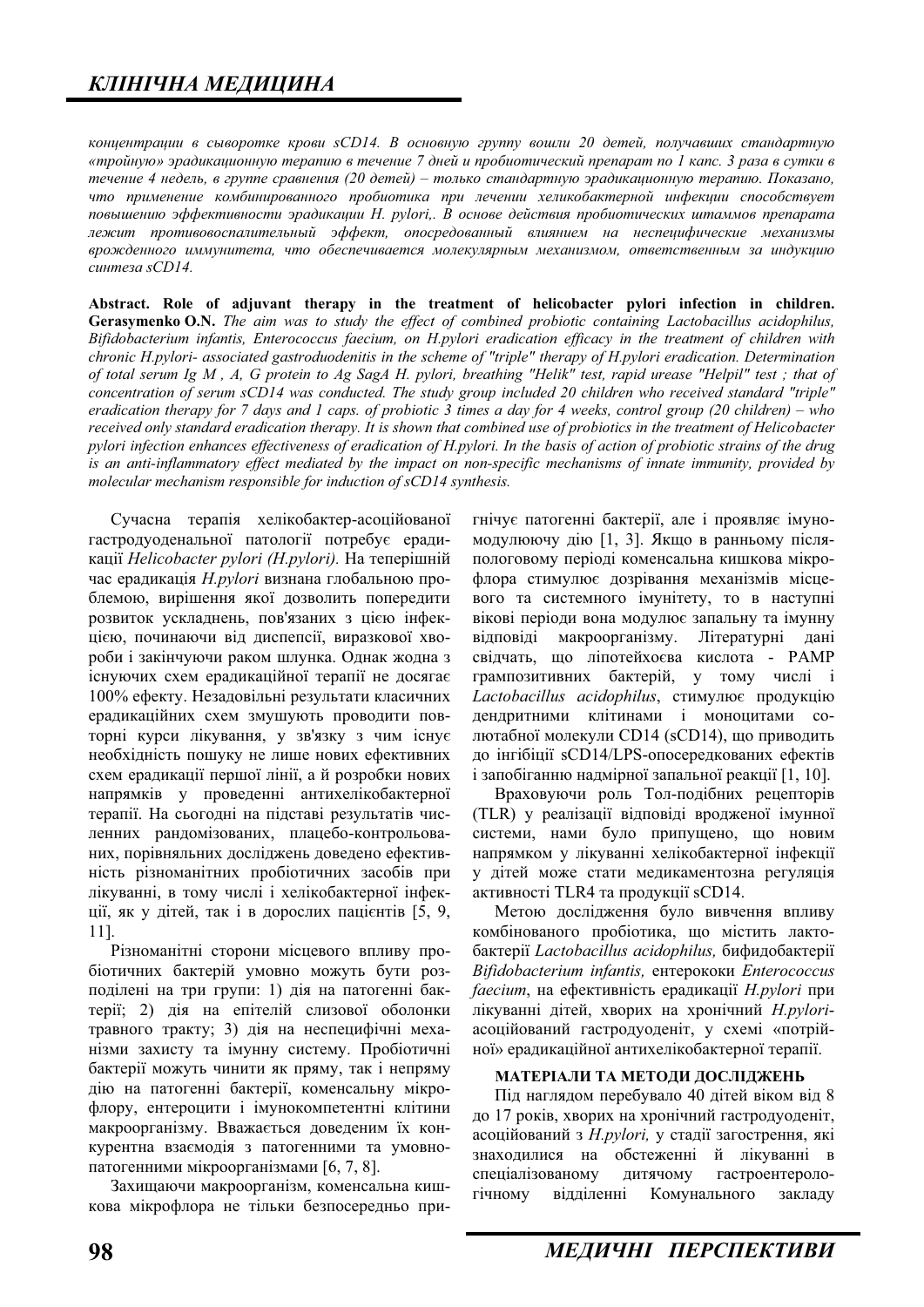«Дніпропетровська дитяча міська клінічна лікарня №1» Дніпропетровської обласної ради».

Всім дітям, які перебували під наглядом, проведено фізикальний огляд, загальноклінічне лабораторне обстеження, ендоскопічне дослідження стравоходу, шлунка та дванадцятипалої кишки за загальноприйнятою методикою (Pentax FG-15W, Японія). Для діагностики *H.pylori*інфекції користувалися наборами для швидкого уреазного тесту «Хелпіл»-тест (ТОВ «АМА», Росія, Санкт-Петербург); дихального «Хелік»тест з використанням індикаторних «Хелік»трубок (ТОВ «АМА», Росія, Санкт-Петербург); визначення в сироватці венозної крові сумарних iмуноглобулiнiв (IgM, IgA, IgG) до Ag CagA білка *H.pylori* методом IФА (тест-системи «ХелікоБест-антитіла», «Вектор-Бест», Росія). Для оцінки концентрації в сироватці крові sCD14 застосовували метод твердофазного імуноферментного аналізу (ELISA test kit, Diaclone, France.). Кількісний і якісний склад мікрофлори кишечнику ідентифікувався в бактеріологічній лабораторії СЕС відповідно до методик, рекомендованих Міністерством Охорони здоров'я України [4]. Верифікація ступеня порушень мікробіоценозу кишечнику проводилося за класифікацією І.М. Блохіної.

Критеріями включення в дослідження були: встановлений діагноз *H. pylori-*асоційованого гастродуоденіту згідно з уніфікованими клінічними протоколами медичної допомоги дітям із захворюваннями органів травлення, інформована згода батьків на проведення діагностичних процедур і участь дітей у дослідженні. Критеріями виключення були відмова батьків або дитини від участі в дослідженні, прийом інших пробіотичних препаратів.

Всі пацієнти в ході дослідження були розподілені на 2 групи:

- 1 (основну) групу представляли 20 хворих, які отримували стандартну «потрійну» ерадикаційну терапію протягом 7 днів: Де-нол – по 120-240 мг 2 рази на добу, кларитроміцин по 250 мг і амоксицилін по 250-500 мг (залежно від віку) відповідно 2 рази на добу і пробіотичний препарат по 1 капс. 3 рази на добу протягом 4 тижнів.

- 2 група (порівняння) включала 20 хворих, які отримували стандартну ерадикаційну терапію (7 днів) без включення пробіотичного препарату.

Як пробіотичний препарат нами був обраний комбінований пробіотик, 1 капсула якого містить не менше  $1,2.10^7$  ліофілізованих життєздатних молочнокислих бактерій з різних відділів киɲɟɱɧɢɤɭ: ɧɟ ɦɟɧɲɟ 4,5·106 *Lactobacillus*  $acidophilus$  (sp. L. gasseri), не менше  $3,0.10^6$ *Bifidobacterium infantis*, не менше 4,5·10<sup>6</sup> *Enterococcus faecium*. Ці штами мають високий рівень виживаності при подоланні кислотного бар'єру шлунка і лужного бар'єру дванадцятипалої кишки. Препарат має високий профіль безпеки, оскільки містить лише представників нормальної мікрофлори кишечнику. Тривалість лікування пробіотиком становила 4 тижні. В Україні пробіотик, що має такий склад, представлений препаратом Лінекс® (Сандоз).

Дослідження було проведено відповідно до етичних принципів GCP - Якісної Клінічної Практики щодо медичного дослідження. На участь у науковому дослідженні, яке проводили з дозволу локальної комісії з біоетики КЗ «ДДМКЛ №1» ДОР», було отримано інформовану згоду батьків пацієнтів.

Статистичну обробку отриманих результатів проведено за допомогою пакетів комп'ютерних статистичних програм «Statgraf», «Matstat», «Statistica 10,0». При вивченні значущості відмінностей статистичних вибірок використовувались пара- і непараметричні критерії [2]. Достовірність розходжень при розподілі, відмінному від нормального, оцінювалася за допомогою U-критерія Манна-Уїтні, для даних із нормальним розподілом - t-критерія Стьюдента. Для порівняння частоти ознаки між дослідҗуваними групами використовували критерій χ2 (Chi-square test) з кількістю ступенів свободи, рівною 1. Статистично значущими вважали відмінності при  $p<0.05$ .

## РЕЗУЛЬТАТИ ТА ЇХ ОБГОВОРЕННЯ

За віком, статтю, тривалістю захворювання та кількістю загострень протягом року істотних відмінностей в 1 (основній) і в 2 (групі порівняння) не відзначалося. Так, середній вік дітей в основній групі становив 13,48±0,62 року, у групі порівняння - 12,76±0,78 року. Хлопчики в основній групі склали 11 ociб. -55%, у групі порівняння - 10 (50%); дівчатка – відповідно 45% і 50%. Тривалість захворювання  $(27,63\pm4,17)$  та  $27,55\pm5,86$  міс.) і кількість загострень протягом року (2,5 $\pm$ 0,26 та 2,5 $\pm$ 0,13) у дітей в обох групах були однаковими. Провідними клінічними синдромами практично у всіх літей в обох групах до початку лікування були больовий, диспептичний та астено-вегетативний синдроми. Характеристика клінічних синдромів у дітей в групах спостереження та динаміка їх проявів до лікування і після лікування представлена в таблиці 1.

Ефективність терапії в обох групах оцінювали за допомогою комплексу клініко-параклінічних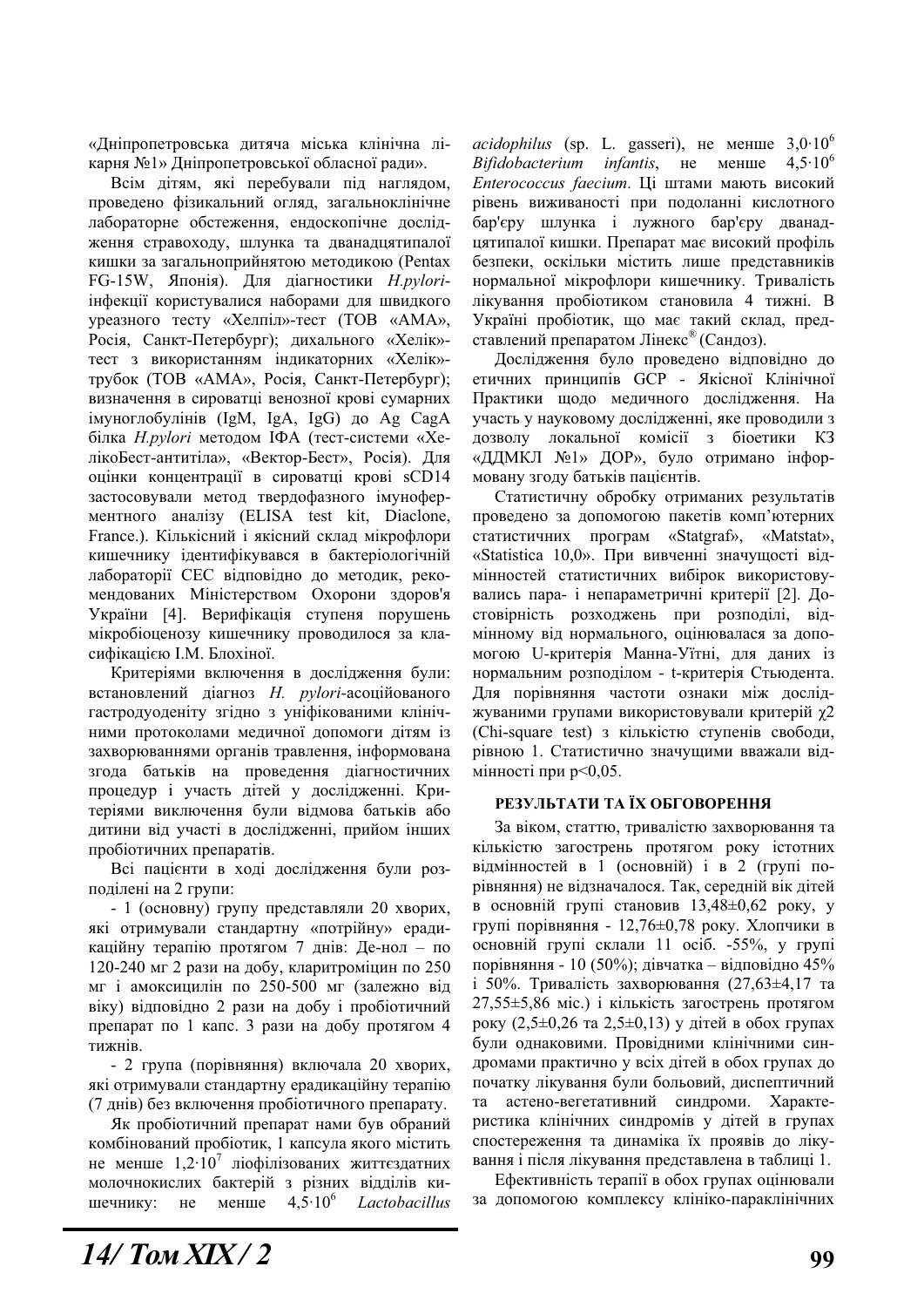показників на 7, 14 дні від початку терапії та через 6 тижнів після закінчення ерадикаційної терапії. Критеріями ефективності лікування була оцінка динаміки клінічних показників і безпеки лікування; показників концентрації в сироватці крові sCD14; ефективність ерадикації *H.pylori*.

При порівнянні динаміки клінічних проявів піл час спостереження було встановлено, що при проведенні ерадикаційної антихелікобактерної терапії на тлі лікування комбінованою терапією з використанням пробіотичного препарату у дітей 1 групи відбувався більш швидкий регрес інтенсивності основних синдромів захворювання, на відміну від дітей 2 групи (табл.1).

 $Ta6\n$ <sub>µ</sub>\n<sub>µ</sub>\n<sub>q</sub>\n<sub>q</sub>\n<sub>l</sub></sub>

| Показник                           |                                | 1 група<br>$n$ (%) |                    | 2 група<br>$n$ (%) |                    | $\chi^2$     |
|------------------------------------|--------------------------------|--------------------|--------------------|--------------------|--------------------|--------------|
|                                    |                                | до лікування       | після<br>лікування | до лікування       | після<br>лікування |              |
| Больовий<br>синдром                | відсутній                      | 1(5%)              | 20 (100%)          | $2(10\%)$          | 18 (90%)           | $P = 0,4682$ |
|                                    | помірний                       | 7(35%)             | 1(5%)              | $6(30\%)$          | $2(10\%)$          | $P = 1,0000$ |
|                                    | виражений                      | $12(60\%)$         | $0(0\%)$           | $12(60\%)$         | $0(0\%)$           |              |
| Диспептичний<br>синдром            | нудота                         | $4(20\%)$          | $0(0\%)$           | $6(30\%)$          | $6(30\%) *$        | $P = 0,0268$ |
|                                    | відрижка кислим                | 7(35%)             | $0(0\%)$           | $6(30\%)$          | $0(0\%)$           |              |
|                                    | відрижка повітрям              | 11(55%)            | $0(0\%)$           | $12(60\%)$         | $2(10\%)$          | $P = 0,4682$ |
|                                    | метеоризм                      | $18(90\%)$         | $0(0\%)$           | 18 (90%)           | $6(30\%)*$         | $P = 0,0268$ |
|                                    | тяжкість у шлунку після<br>їжі | $4(20\%)$          | $0(0\%)$           | $6(30\%)$          | $2(10\%)$          | $P = 1,0000$ |
|                                    | схильність до закрепів         | 17(35%)            | $0(0\%)$           | $8(40\%)$          | $8(40\%)**$        | $P = 0,0057$ |
| Астено-<br>вегетативний<br>синдром | виражений                      | 11(55%)            | $0(0\%)$           | $10(50\%)$         | $0(0\%)$           |              |
|                                    | Помірний                       | 9(45%)             | $0(0\%)$           | $8(40\%)$          | $2(10\%)$          | $P = 0,4682$ |
|                                    | відсутній                      | $\bf{0}$           | $20(100\%)$        | $\bf{0}$           | $14(70\%)*$        | $P = 0,0268$ |

### Динаміка розвитку основних клінічних синдромів у дітей до лікування і через 14 днів після лікування

Примітки: Р – рівень значущості, отриманий за допомогою тесту  $\chi^2$  (Chi-square test); \* - вірогідність р < 0,05; \*\* - вірогідність р < 0,01.

Так, спонтанний больовий синдром відійшов на 7-й день, зазнали змін диспептичний і астеновегетативний синдроми (покращилося самопочуття, відновився апетит, зменшився або зник метеоризм, відновилася частота випорожнень та iн.). У дітей 2 групи, які не отримували пробіотичний препарат, порівняно з основною больовий синдром відійшов у більш пізні терміни - через 9-10 днів, намітилася тенденція до нормалізації випорожнень, зменшився метеоризм, однак нудота, схильність до закрепу та помірний метеоризм зберігалися і через два тижні від початку ерадикаційної терапії (р < 0,05).

Динаміка змін основних мікробіологічних показників до лікування та через 6 тижнів наведені  $\overline{R}$  таблині 2.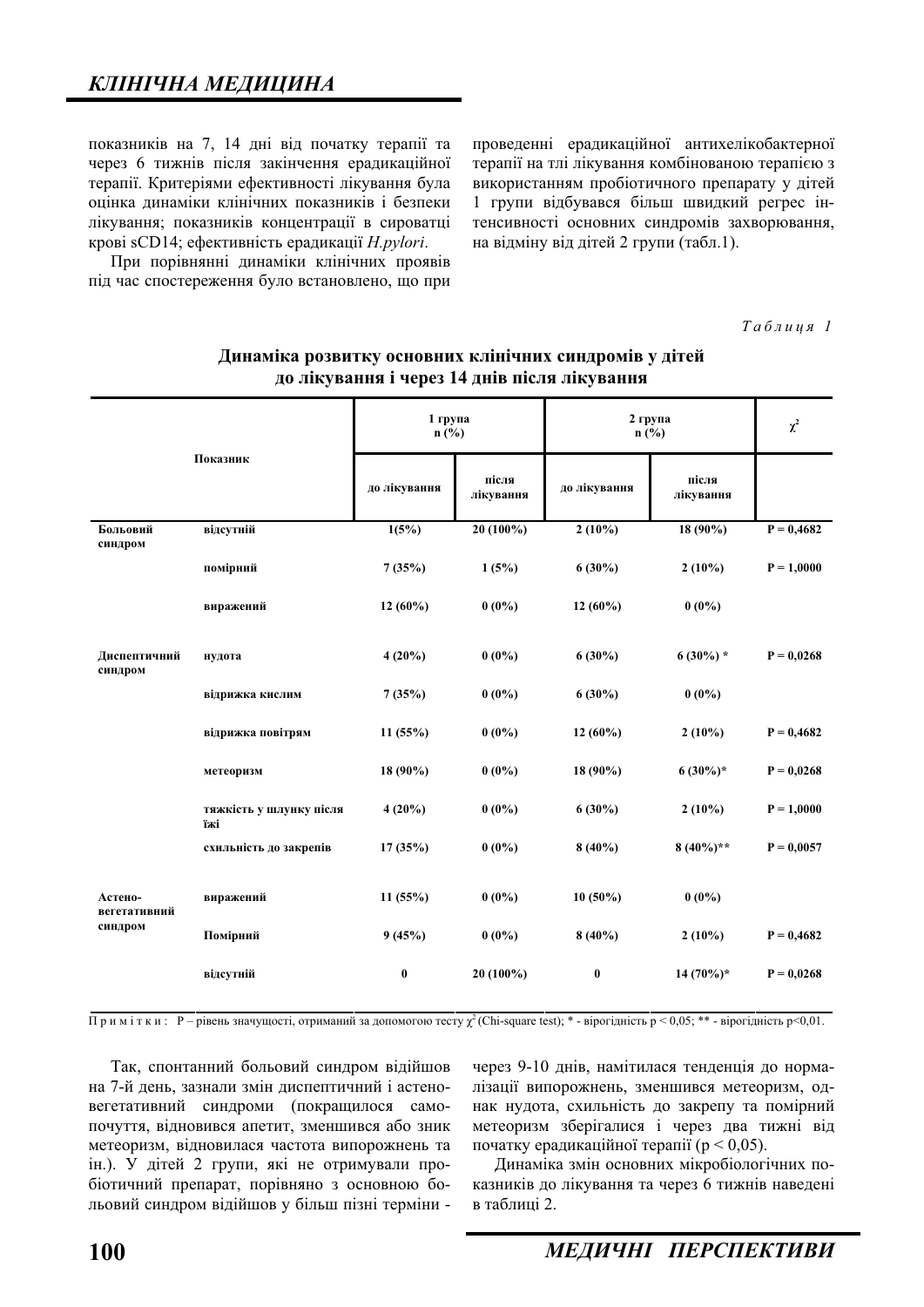Динаміка змін основних мікробіологічних показників до лікування та через 6 тижнів

| Показник                           |           | 1 група<br>$n$ (%) |                    | 2 група<br>$n$ (%) |                 |              |
|------------------------------------|-----------|--------------------|--------------------|--------------------|-----------------|--------------|
|                                    |           | до лікування       | після<br>лікування | до лікування       | після лікування | $\chi^2$     |
| Ступінь порушень<br>мікробіоценозу | відсутній | 3(15%)             | $16(80\%)$         | $1(10\%)$          | $0(0\%)**$      | P<0,0001     |
|                                    | I ct.     | $4(20\%)$          | $2(10\%)$          | $3(30\%)$          | $2(10\%)$       | $P = 0,5982$ |
|                                    | II cr.    | 11(55%)            | $2(10\%)$          | $5(50\%)$          | $14(70\%)**$    | $P = 0,0004$ |
|                                    | III ст.   | $2(10\%)$          | $0(0\%)$           | $1(10\%)$          | $4(20\%)$       | $P = 0,1138$ |

Примітки: P – рівень значущості, отриманий за допомогою тесту  $\chi^2$  (Chi-square test); \*\* - вірогідність p<0,01.

Контроль стану мікробного пейзажу у пацієнтів 1 (основної) групи через 6 тижнів після проведення ерадикаційної антихелікобактерної терапії в поєднанні з пробіотиком показав, що спостерігалося більш швидке відновлення порушеного мікробного пейзажу кишечнику. Так, дисбіоз I-II ступеня кишечнику був відзначений тільки в чотирьох пацієнтів, еубіотичний стан мікробної флори кишечнику спостерігався вірогідно частіше (у 80%, P<0,0001), на відміну від дітей 2 групи. Зменшилася частота виявлення (до 10%) умовно-патогенної флори. Гриби роду Кандида після лікування не визначалися. У дітей 2 групі якісний і кількісний склад кишкової мікрофлори змінився у бік підвищення частоти реєстрації дисбактеріозу II- III ступеня (70% і 20% відповідно, p<0,01).

У 1 групі дітей, у лікуванні яких застосовувався пробіотичний препарат, на відміну від пацієнтів 2 групи, спостерігалося достовірне підвищення концентрації sCD14 в сироватці крові від 4019,5 $\pm$ 402,3 нг/мл до 14033,3 $\pm$ 1211,3 нг/мл (P<0,05). Цілком ймовірно, пробіотичні бактерії індукують продукцію sCD14. Відзначався обернено-пропорційний кореляційний зв'язок між рівнем sCD14 у сироватці крові та активністю запального процесу в слизовій оболонці шлунка (СОШ) за даними ендоскопічного дослідження. Ми припускаємо, що високий рівень концентрації sCD14 сприяє елімінації ліпополісахарида (LPS) *H.pylori* і перешкоджає взаємодії LPS з Тол-подібним рецептором 4 (TLR4). Взаємодія комплексу LPS/LBP з достатньою кількістю солютабної форми sCD14 зумовлює його зв'язування і передачу сироватковим ліпопротеїнам високої щільності, що забезпечує елімінацію LPS з організму, і, таким чином, знижує виразність LPS-асоційованих ефектів.

За даними контрольного дихального «Хелік»тесту, ефективність ерадикаційної терапії, поєднаної з пробіотичним препаратом, який містить ɲɬɚɦɢ *Lactobacillus acidophilus*, *Bifidobacterium infantis*, *Enterococcus faecium*, у дітей 1 групи була вищою і становила 90%, на відміну від дітей 2 групи (80%), де використовувалась тільки стандартна «потрійна» ерадикаційна терапія. Du Y.Q. та співавт. (2012) у своєму дослідженні також показали підвищення ефективності ерадикації на тлі прийому поряд зі стандартною «потрійною» терапією *Lactobacillus acidophilus*  $(81,6\%)$ , проти 61,5% без включення пробіотичного препарату  $[5]$ .

#### **ВИСНОВКИ**

1. Застосування пробіотичного препарату, що ɦɿɫɬɢɬɶ *Lactobacillus acidophilus* (sp. L. gasseri),  $Bifidobacterium infantis, Enterococcus faccium, при$ лікуванні хелікобактерної інфекції сприяє підвищенню ефективності ерадикаційної терапії, запобіганню побічних ефектів антибактеріальної терапії.

2. В основі дії пробіотичних штамів препарату лежить протизапальний ефект, опосередкований впливом на неспецифічні механізми вродженого імунітету, що забезпечується молекулярним механізмом, відповідальним за індукцію синтезу sCD14, який перешкоджає порушенню взаємодії ліпополісахаридів *H.pylori* з TLR4.

# СПИСОК ЛІТЕРАТУРИ

1. Абатуров О.Є. Модуляція активності TLR4 епітеліоцитів слизової оболонки шлунка при хелікобактерній інфекції / О.Є. Абатуров, О.М. Герасименко // Соврем. педиатрия. – 2009. - №6(28). – С. 141-146.